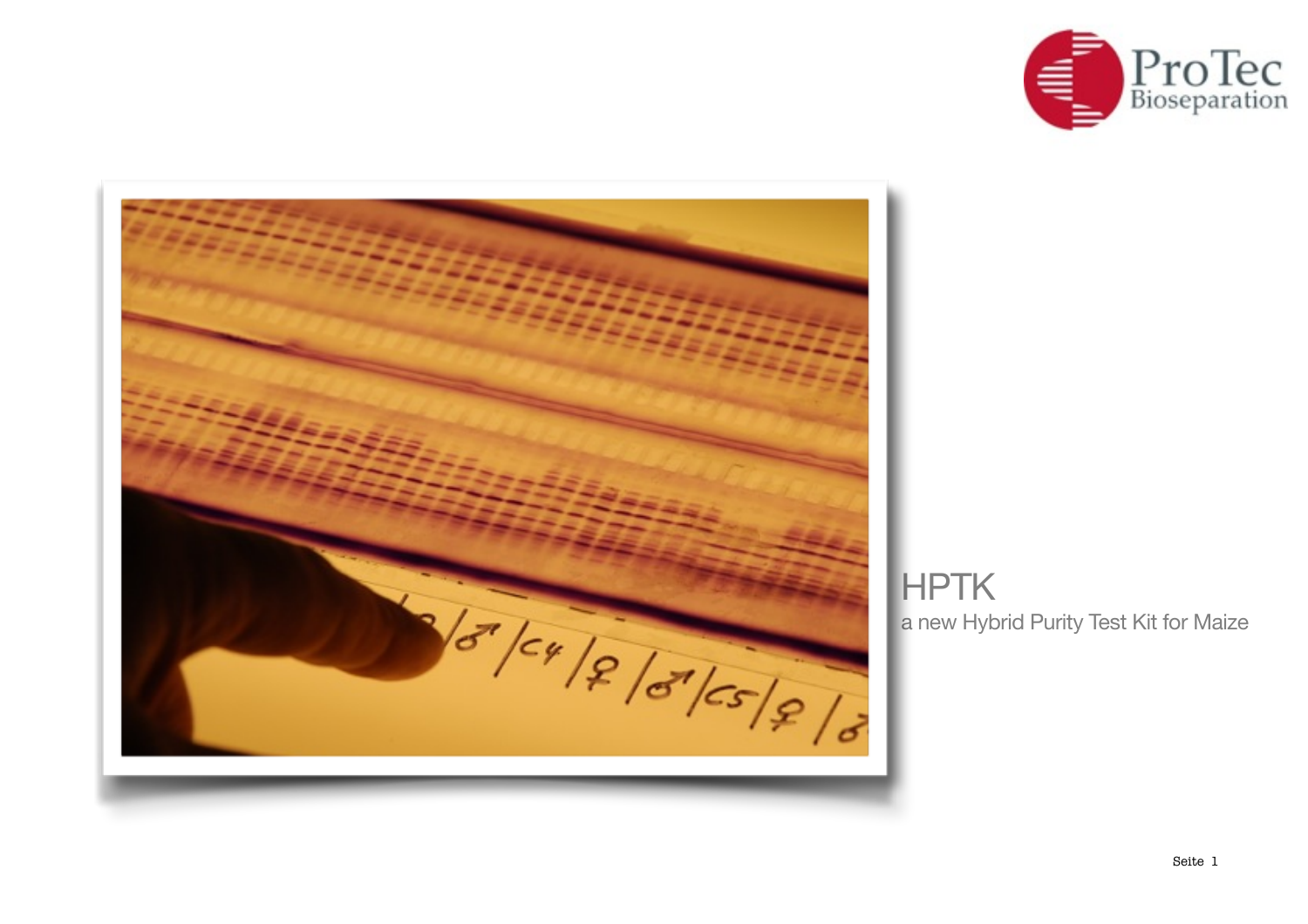## HPTK: a complete routine system for high-throughput genetic purity testing of Maize

**A new, fast and powerful method for determining the hybrid purity of maize hybrid varieties**

The HPTK system is an electrophoretic procedure tailored to the testing of maize seeds for genetic purity. In maize there are 6 malate dehydrogenase genes that each have several different alleles. The multi-genic and multi-allelic character of MDH makes it possible to distinguish over **one thousand** different combinations of MDH isoenzymes. This allows testing of almost every hybrid variety for inbreds. Furthermore, the high level of variability present in the MDH system enables identification of maize varieties in the majority of cases by evaluating the genotype for the different MDH genes. Thus, in addition to testing for hybrid purity one can also test for undesired pollination or undesired mixing of parent lines.

Besides reliability, the crucial advantage of this test (using the seed or a part thereof) is the speed of its results, since several processes related to seed production, seed cleaning & treatment, packaging and sales hinge strongly on the meeting of deadlines: the results for maize are available within 2 hours.

In addition, we offer you a comprehensive solution package, from personal advice on the ideal equipment set-up (sample preparation, electrophoresis chamber, etc.) down to a fully customised detailed protocol.

*ProTec* shows you a simple way to implement an effective quality assurance system.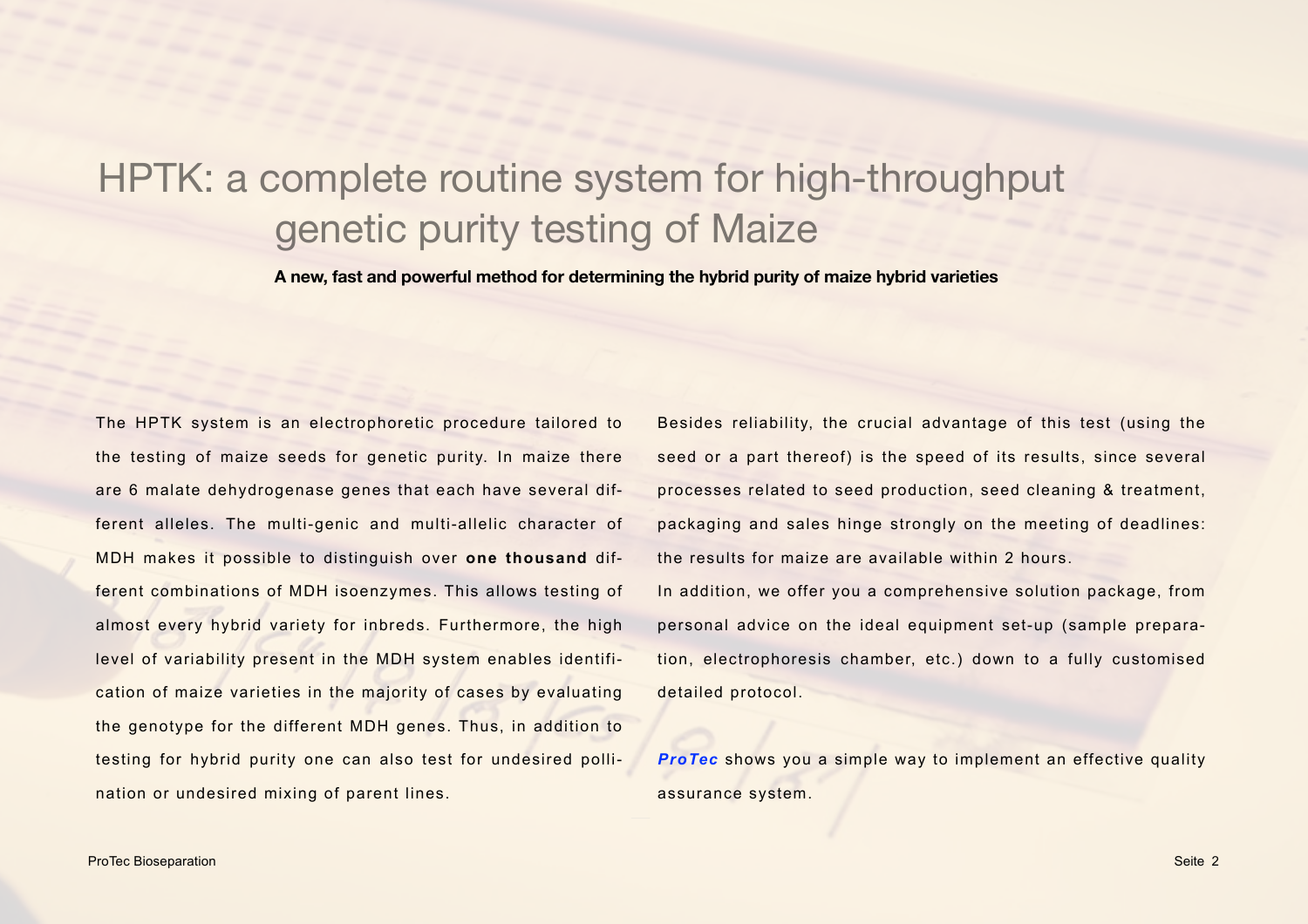

## The principle of isoelectric focussing (IEF)

Electrophoretic methods are based on the migration and separation within an electric field of electrically charged particles such as proteins/enzymes. The particles migrate at different speeds depending on electric charge and size, thus producing a differentiated picture based on the respective migration paths. With isoelectric focussing (IEF) the proteins/enzymes become separated in a cumulative pH gradient. The procedure requires so-called , carrier ampholytes' (ampholytes) to build up this gradient. The varying electric charges of the proteins cause them to migrate to the pH value that corresponds to their isoelectric point (pI). Here they ,lose' their outer charge and become concentrated (focussed) in the form of a narrow band. The great advantage of isolectric focussing is the sharpness of the bands obtained.

Such sharp definition even allows separation of those proteins/ enzymes whose isoelectric points (external charge of the protein) differ by less than 0.01 pH units.

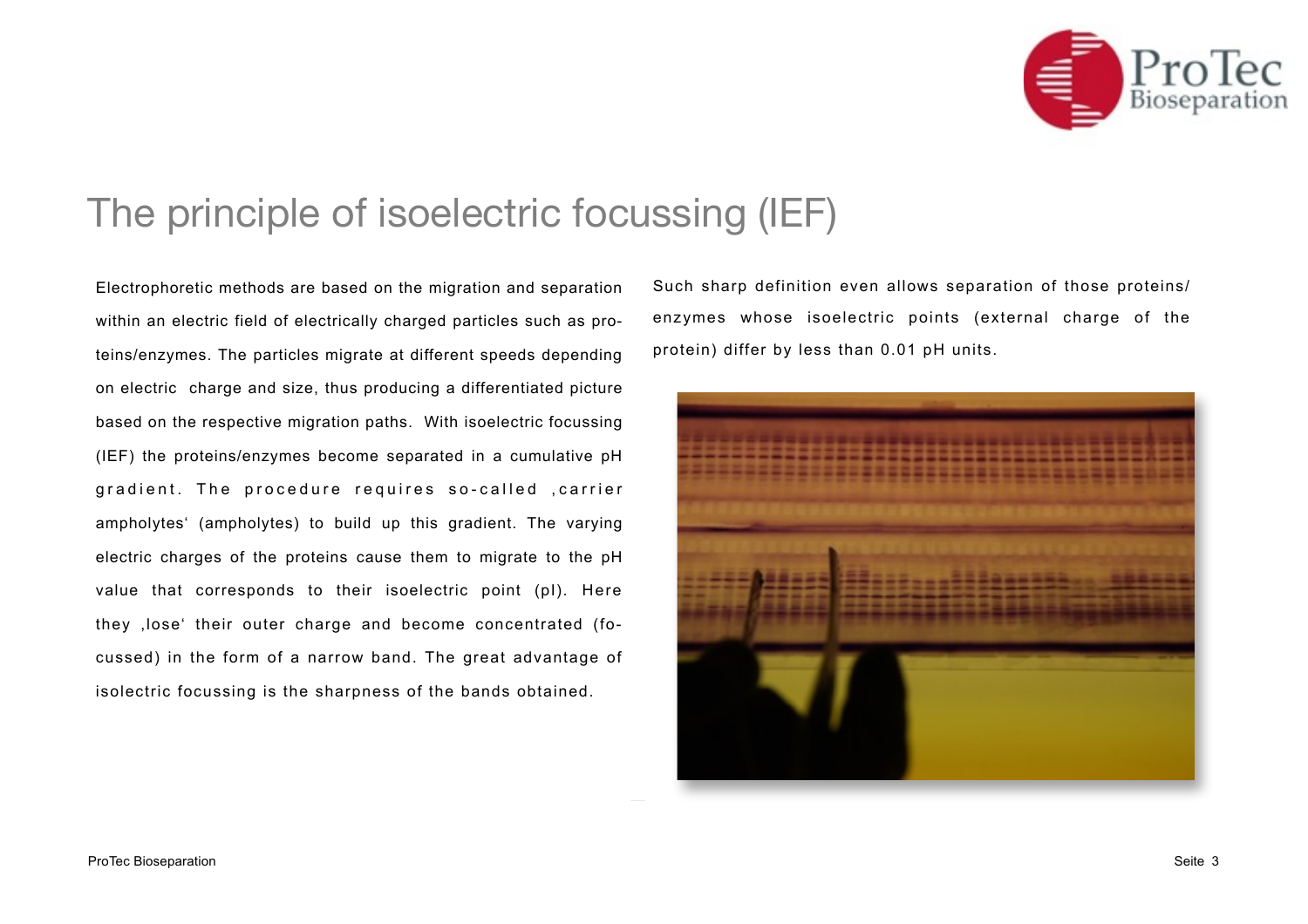



### **Description :**

The *ProTec Kit* consists of a ready-polymerised, dried poly -acrylamide gel, equilibrated in an especially provided ampholyte solution. Into this gel, two rows have been polymerised, each comprising 52 slots. This enables 104 maize samples to be tested in a single run. Also supplied with the kit are readyto-use MDH enzyme staining tablets along with appropriately optimised MDH extraction buffer.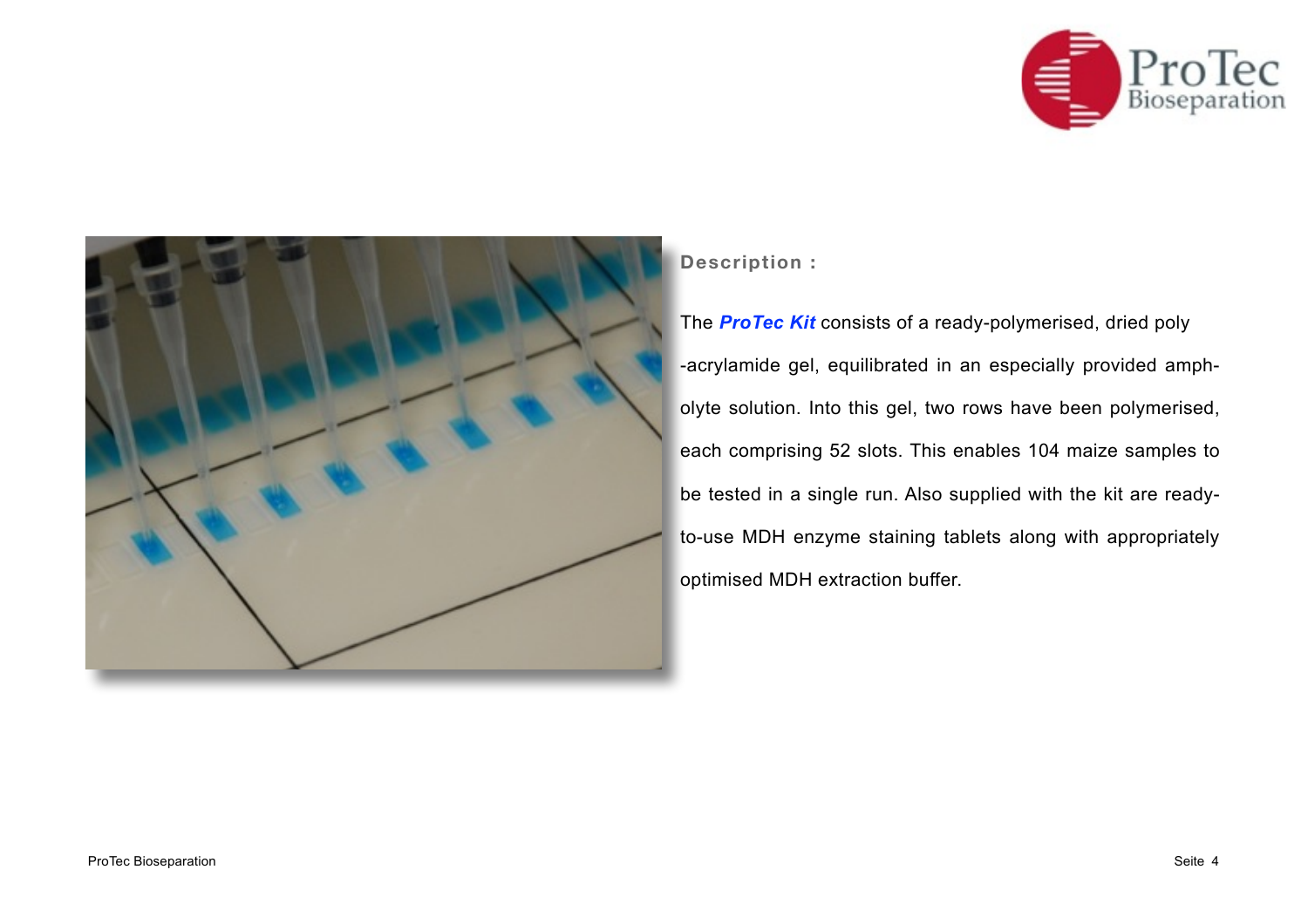

#### **Overview of procedure : 1 - 18**



**Equilibrate the dry gel overnight in 25 ml ampholyte solution (gel side up), taking care not to trap air bubbles.**



**Remove the moist gel from the tray and dry the tray carefully.**



**Transfer the moist gel back to the dried tray (gel side down!) .**



**Spray plenty of silicone onto the cooling plate of** 



**the electrophoresis chamber . Lay the IEF gel on the cooling plate (gel side up), taking care not to trap air bubbles.** 



**Using a 96-well microplate, vigorously agitate maize samples in extraction buffer (0.7 ml per well) for 1 h . Then leave to settle for 1 h.**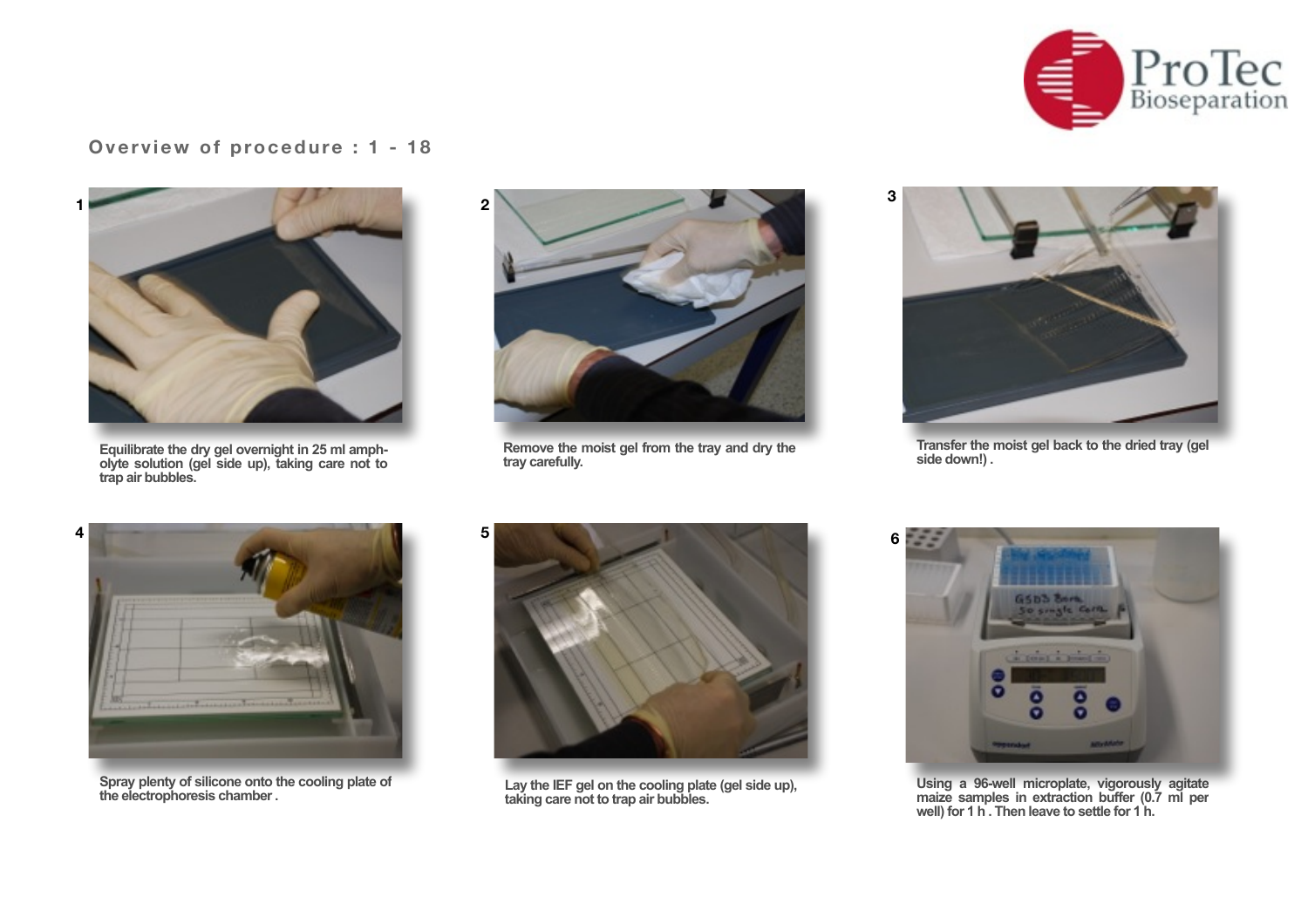



**Take 6 µl of extracted maize sample per well, free from foreign particles, from a 96-well microplate using a 12-channel multipipette and ....**



... apply to the 104 slots in the IEF gel.



Place 3 electrodes onto the gel:<br>1 electrode in the middle = cathode; **2 electrodes at the far ends = anode**



**Weight the electrodes with a glass plate (8 - 10 mm) and press down carefully. Good contact to the gel is essential.** 





**Close the electrophoresis chamber. Start the electrophoresis program me**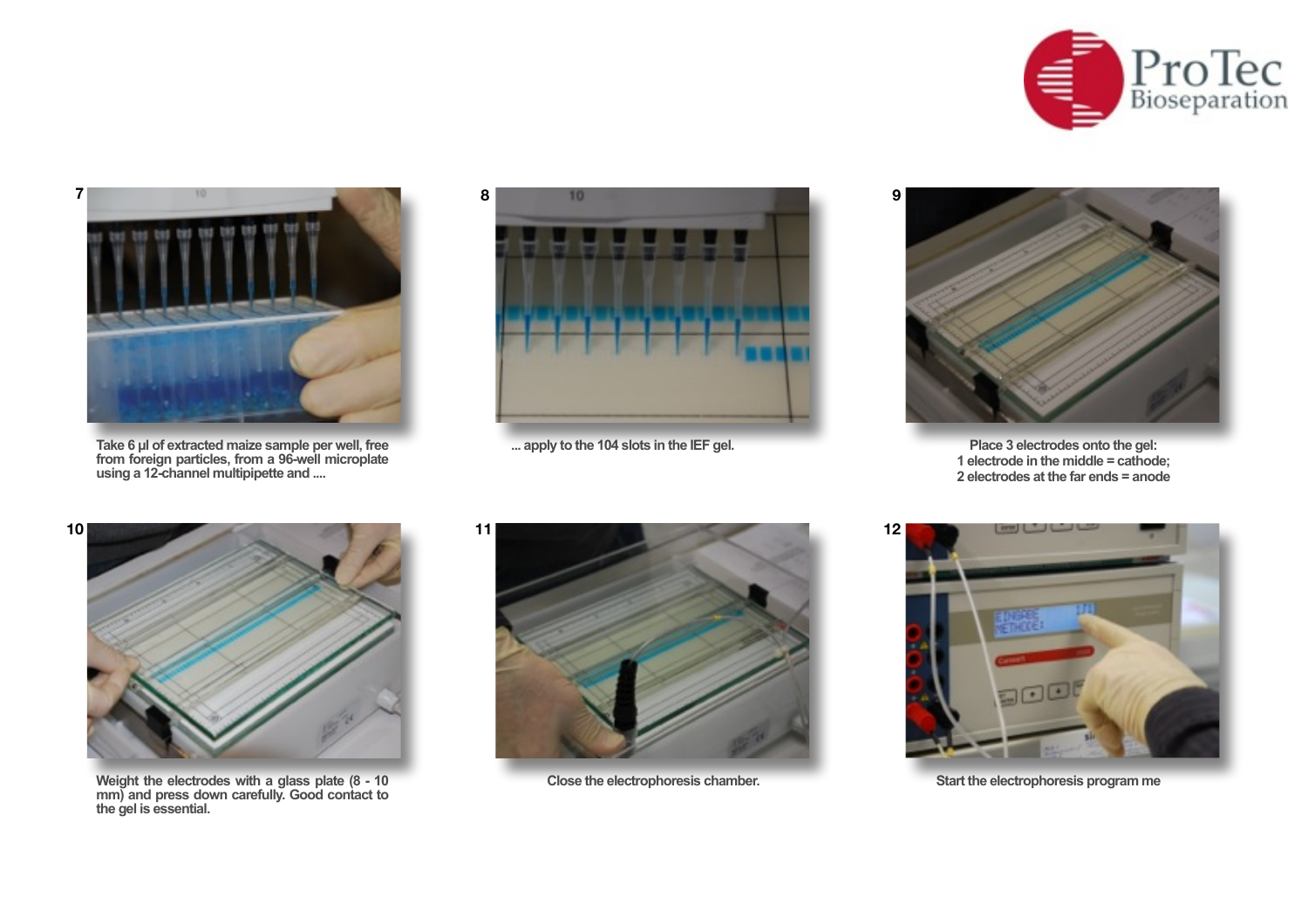





MDH staining is complete after 20-25 min.<br>
Dispose of staining solution in the appropriate way.<br>
Destain gel as described in the protocol and



**hang up to dry overnight.**